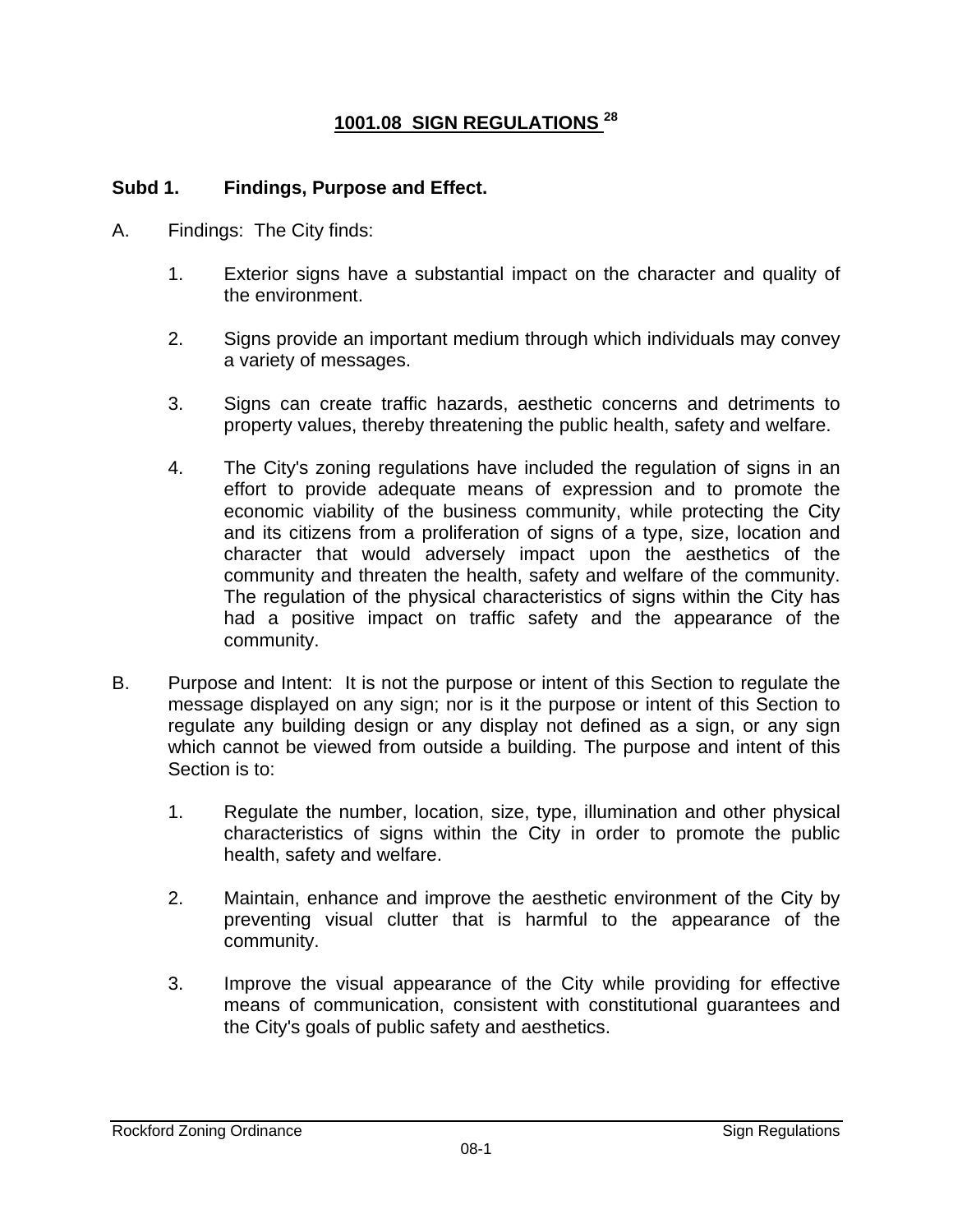- 4. Provide for fair and consistent enforcement of the sign regulations set for herein under the zoning authority of the City.
- C. Effect: A sign may be erected, mounted, displayed or maintained in the City if it is in conformance with the provisions of this Section. The effect of this Section, as more specifically set forth herein, is to:
	- 1. Allow a wide variety of sign types in commercial zones, and a more limited variety of signs in other zones, subject to the standards set forth in this sign ordinance.
	- 2. Allow certain small, unobtrusive signs incidental to the principal use of a site in all zones when in compliance with the requirements of this Section.
	- 3. Prohibit signs whose location, size, type, illumination or other physical characteristics negatively affect the environment and where the communication can be accomplished by means having a lesser impact on the environment and the public health, safety and welfare.
	- 4. Provide for the administration and enforcement of the provisions of this Section.

**Subd. 2. Severability.** If any section, subsection, sentence, clause, or phrase of this Section is for any reason held to be invalid, such invalidity shall not affect the validity or enforceability of the remaining portions of this Section. The City Council hereby declares that it would have adopted the Section, subsection, sentence, or phrase thereof, irrespective of the fact that any one or more sections, subsections, sentences, clauses, or phrases be declared invalid.

**Subd. 3. Permit Required.** No sign shall be erected, altered, reconstructed, maintained or moved in the City without first securing a permit from the City:

- A. The content of the message or speech displayed on the sign shall not be reviewed or considered in determining whether to approve or deny a sign permit.
- B. Application for an administrative permit shall be filed by the property owner or designated agent with the Zoning Administrator on forms to be provided by the City.
- C. Application for a permit shall contain the following information unless waived by the City:
	- 1. Names and addresses of the applicant, owners of the sign and lot.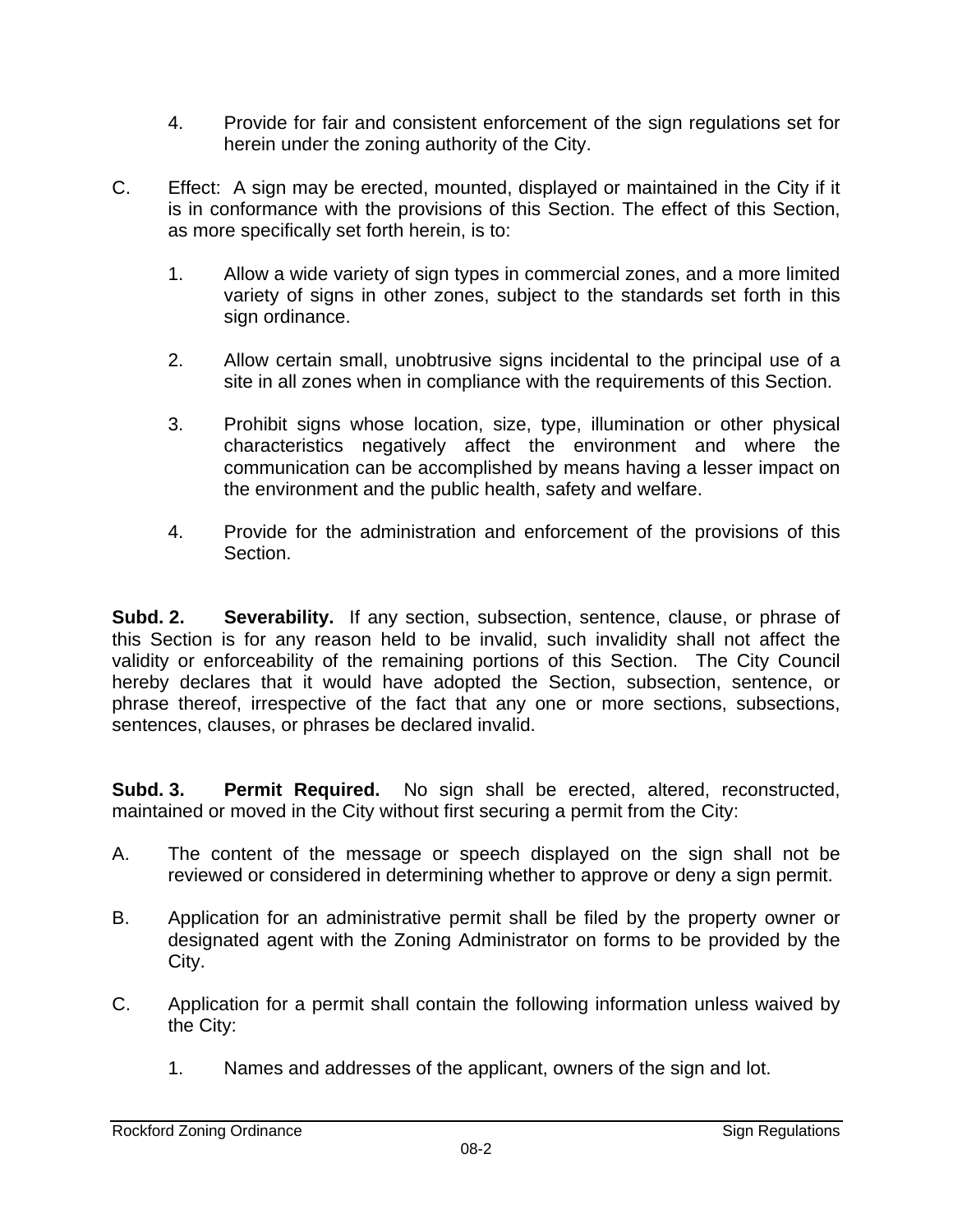- 2. The address at which any signs are to be erected.
- 3. The lot, block and addition at which the signs are to be erected and the street on which they are to front.
- 4. Type and size of sign (e.g., wall sign, pylon sign).
- 5. A site plan to scale showing the location of lot lines, building structures, parking areas, existing and proposed signs and any other physical features.
- 6. Plans, location and specifications and method of construction and attachment to the buildings or placement method of the ground.
- 7. Copy of stress sheets and calculations showing that the structure is designed for dead load and wind pressure in any direction in the amount required by this and all other laws and ordinances of the City.
- 8. Written consent of the owner or lessee of any site on which the sign is to be erected.
- 9. Any electrical permit required and issued for the sign.
- 10. Other information to demonstrate compliance with this and all other ordinances of the City.
- C. The application shall be accompanied by a fee as established by City Council resolution. Applications for amending administrative permits shall be accompanied by a fee as established by Ordinance.
- D. The Zoning Administrator shall notify the applicant, in writing, of an incomplete application within fifteen (15) days of the date of submission.
- E. The Zoning Administrator shall review the application and related materials and shall determine whether the proposal is in compliance with all applicable evaluation criteria, codes, ordinances, and applicable performance standards set forth in this Chapter within sixty (60) days of submission of a complete application.

**Subd. 4. Permit Not Required.** The following signs shall not require a permit and are allowed in addition to those signs allowed by Sections 1001.08, Subd. 8 and Subd. 10 of this Chapter. These exemptions, however, shall not be construed as relieving the owner of the sign from the responsibility of its erection and maintenance, and its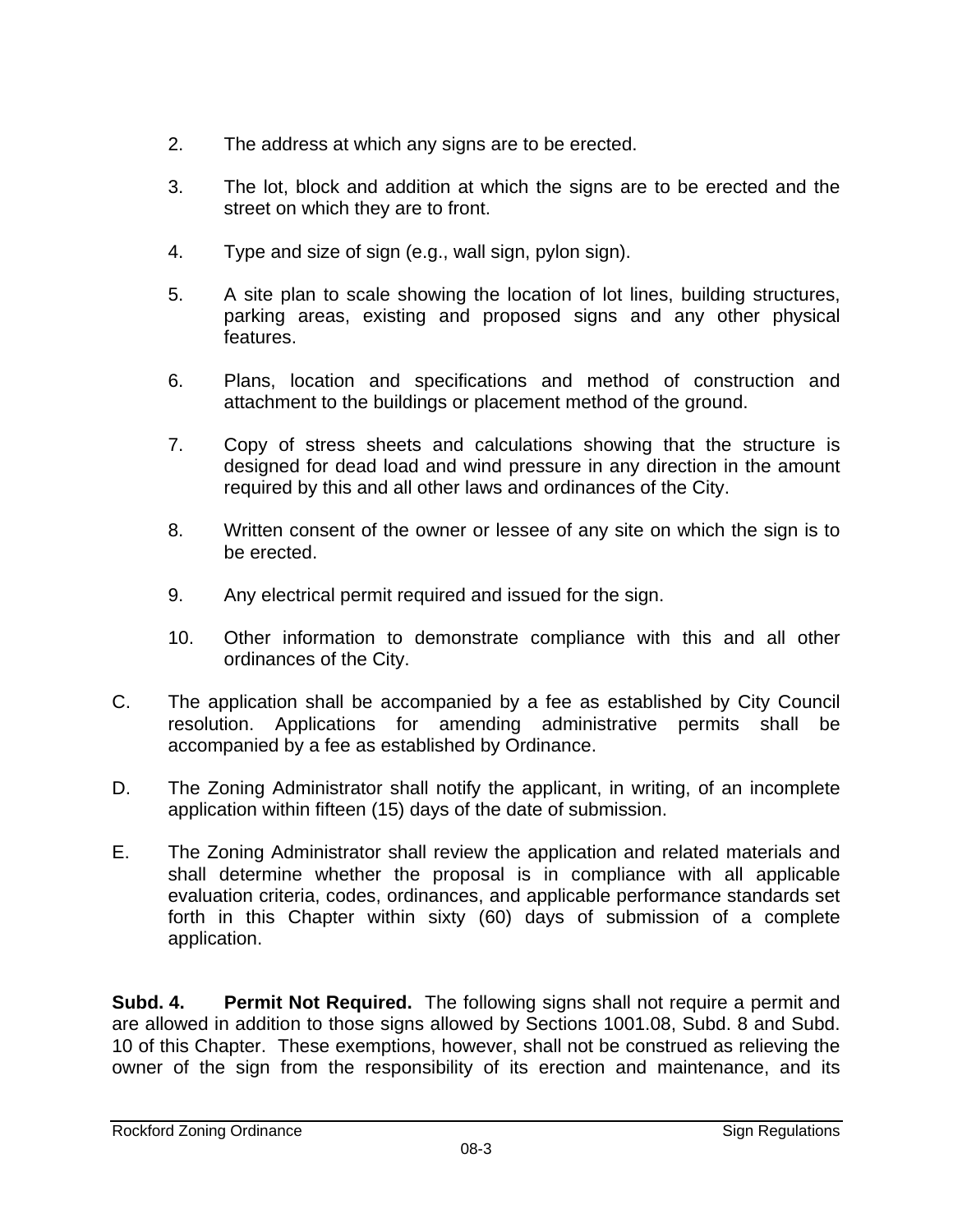compliance with the provisions of this Section or any other law or ordinance regulating the same.

- A. The changing of the display surface on a painted or printed sign only. This exemption, however, shall apply only to poster replacement and/or on-site changes involving sign painting elsewhere then directly on a building.
- B. Two (2) signs per property not to exceed four (4) square feet.
- C. One (1) sign not per property not to exceed nine (9) square feet.
- $33D$ . All noncommercial signs of any size posted in any number from forty six (46) days before the state primary in a state general election year until ten (10) days following the general election, and thirteen (13) weeks prior to any special election until ten (10) days following the special election.
- E. Signs of a public noncommercial nature including public notification signs, safety signs, traffic signs, direction to public facilities when erected by or on behalf of a public official or employee in the performance of official duty.

#### **Subd. 5. Non-Conforming Signs and Uses:**

- A. Nonconforming Signs: A nonconforming sign lawfully existing upon the effective date of this Section shall be regulated in accordance with Section 1001.04 of this Chapter.
- B. Nonconforming Uses: When the principal use of land is legally nonconforming under Section 1001.04 of this Chapter, all existing or proposed signs in conjunction with that land use shall be considered conforming if they are in compliance with the sign provisions for the most restrictive zoning district in which the principal use is allowed.

# **Subd. 6. Enforcement and Penalties:**

- A. Inspection. All signs for which a permit is required shall be subject to inspection by the Zoning Administrator. The Zoning Administrator may order the removal of any sign that is not maintained in accordance with the maintenance provisions of this Section.
- B. This Section shall be administered and enforced by the Zoning Administrator. The Zoning Administrator may institute in the name of the City appropriate actions or proceedings against a violator.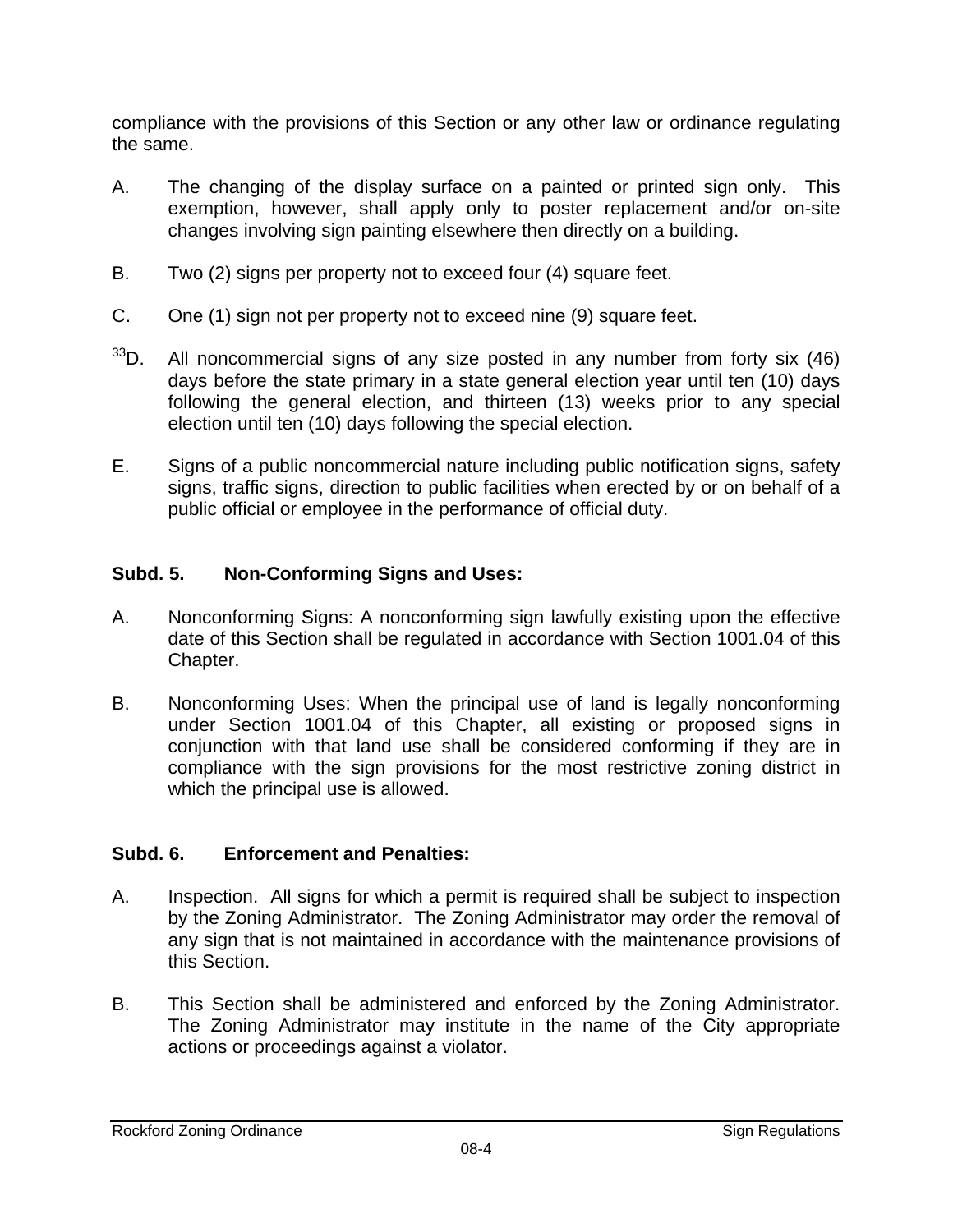- C The City reserves the right to require the removal, at the owner's expense, of any sign when the requirements of this section are not completely followed and adhered to, or if a sign is not properly maintained or falls into a state of disrepair. The City shall not have any obligation or liability to replace any sign when removed by the City.
- D. Any person who violates, disobeys, omits, neglects or refuses to comply with, or resists the enforcement of any of the provisions of this Section shall, upon conviction thereof, be fined or penalized not more than the maximum levels established by the state for misdemeanor offenses.

**Subd. 7. Substitution**.The owner of any sign which is otherwise allowed by this Section may substitute non-commercial copy in lieu of any other commercial or noncommercial copy. This substitution of copy may be made without any additional approval or permitting. The purpose of this provision is to prevent any inadvertent favoring of commercial speech over non-commercial speech, or favoring of any particular non-commercial message over any other non-commercial message. This provision prevails over any more specific provision to the contrary.

# **Subd. 8. General Regulations.**

- A. All signs are defined to be an accessory use.
- B. All freestanding signs shall be setback ten (10) feet from any property line and no sign may be located within a drainage and utility easement.
- C. The design and construction standards as set forth in chapter 4 of the 1997 edition of the uniform sign code as may be amended, are hereby adopted.
- D. The installation of electrical signs shall be subject to the state's electrical code. Electrical service to such sign shall be underground.
- E. No sign shall be attached or be allowed to hang from any building until all necessary wall and roof attachments have been approved by the Zoning Administrator.
- F. No signs, guys, stays or attachments shall be erected, placed or maintained on trees nor interfere with any electric light, power, telephone or telegraph wires or the supports thereof.
- G. Illuminated signs shall be shielded to prevent lights from being directed at oncoming traffic in such brilliance that it impairs the vision of the driver and may not interfere with or obscure traffic signs or signals. Lighting may not illuminate any adjacent properties, buildings, or streets.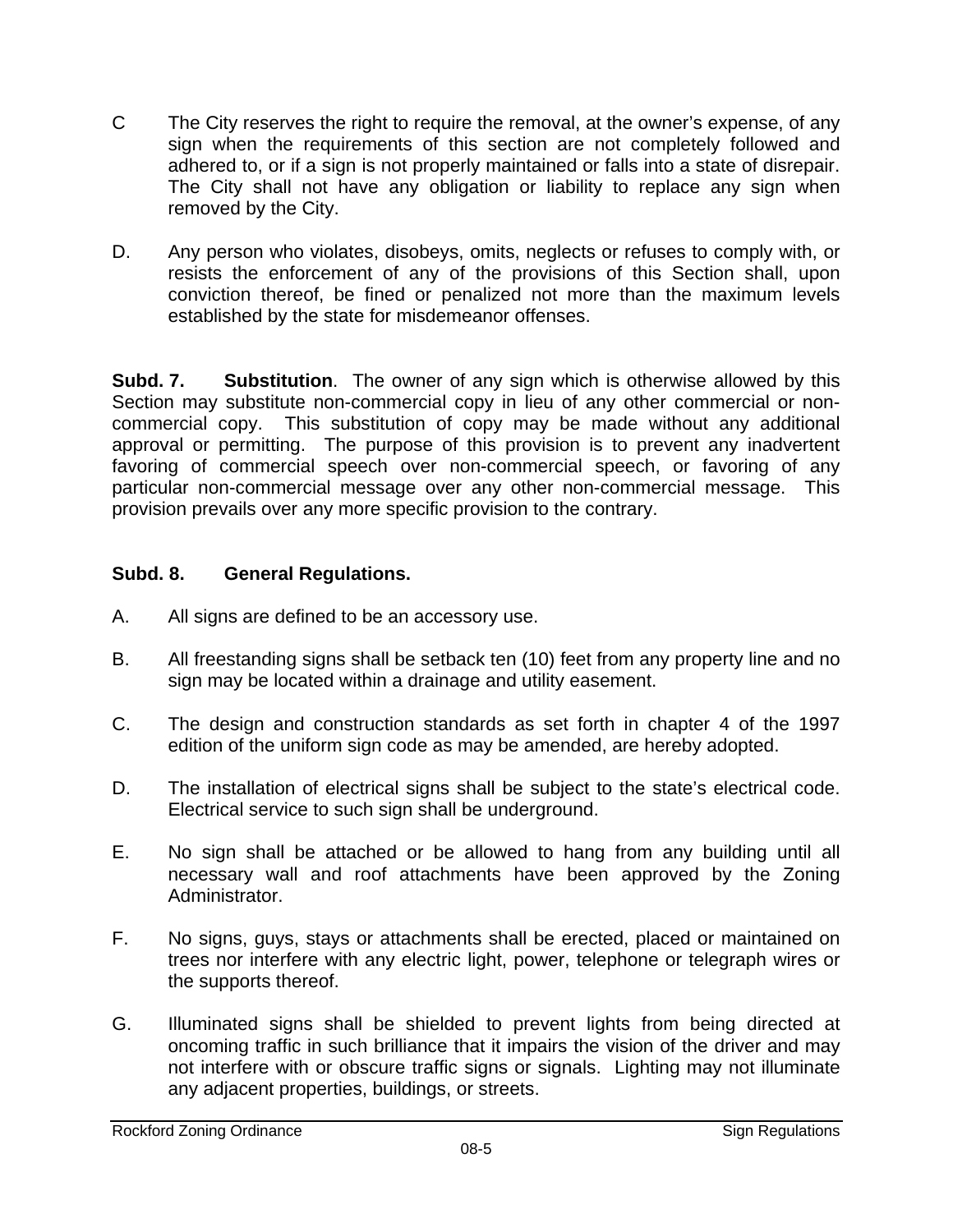- H. The use of banners, pennants and similar devices shall be allowed subject to the following provisions:
	- 1. The sign shall not exceed thirty-two (32) square feet.
	- 2. The sign shall not be illuminated with any flashing device.
	- 3. Not more than one banner, pennant or portable sign or similar device shall be displayed upon a property at any one time and shall be affixed to the principal building.
- I. The use of a temporary sign shall be allowed subject to the following provisions:
	- 1. Commercial Speech:
		- a. The sign shall not exceed forty-eight (48) square feet.
		- b. The sign shall not be illuminated or include any flashing device.
		- c. Not more than one (1) temporary sign shall be displayed upon a property at any one time.
		- d. The sign shall not be defined as an off-premises sign as regulated by this section.
		- e. Display of a temporary portable sign shall be limited to not more than thirty (30) consecutive days and not more than one hundred and twenty (120) days per calendar year.
	- 2. Non-Commercial Speech:
		- a. The sign shall not exceed thirty-two (32) square feet.
		- b. The sign shall not be illuminated or include any flashing device.
		- c. Not more than one (1) temporary portable sign shall be displayed upon a property at any one time.
		- d. Display of a temporary portable sign shall be limited to not more than thirty (30) consecutive days and not more than ninety (90) days per calendar year. (Ordinance 12-02, June 12, 2012)
- J. The use of a temporary off-premises signs shall be allowed subject to the following provisions: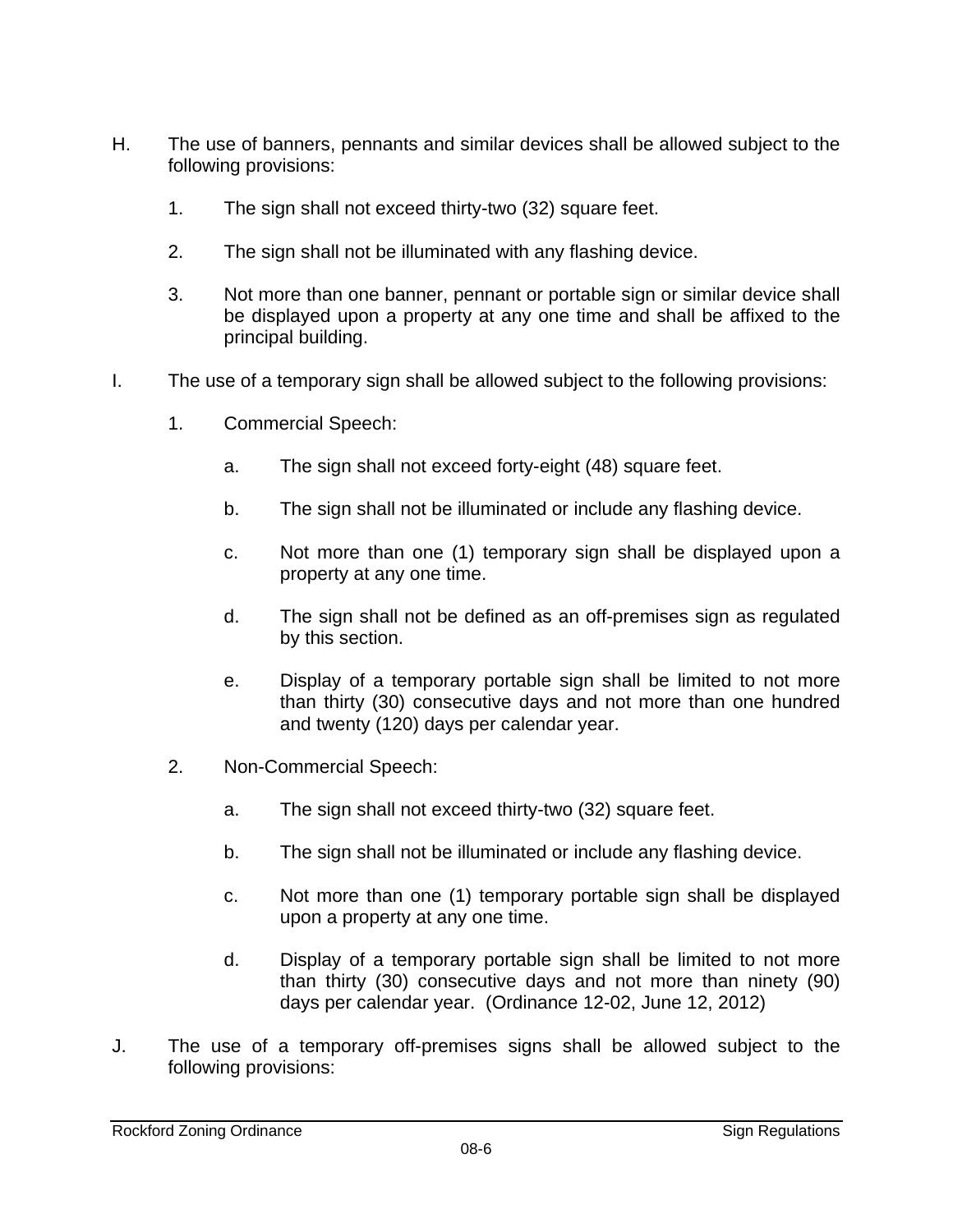- 1. The sign must be located on a commercial or industrial zoned lot in a yard abutting an arterial or major collector street as designated by the Comprehensive Plan.
- 2. The sign shall not exceed four (4) square feet.
- 3. The sign shall not exceed a height of three (3) feet above grade.
- 4. The sign shall not be illuminated or include any flashing device.
- 5. Not more than one (1) temporary off-premises sign shall be displayed upon a property at any one time and the sign may only be displayed between the hours of 7:00 AM to 7:00 PM each day.
- 6. A permit issued by the Zoning Administrator for the placement of a temporary off-premises sign shall be valid for thirty (30) days and may be renewed for successive thirty (30) day periods.
- K. No sign or sign structure shall be erected or maintained that prevents free ingress or egress from any door, window or fire escape. No sign or sign structure shall be attached to a standpipe or fire escape.
- L. A freestanding sign or sign structure constructed so that the faces are not back to back, shall not have an angle separating the faces exceeding twenty (20) degrees unless the total area of both sides added together does not exceed the maximum allowable sign area for that district.
- M. Except for farm buildings, at least one address sign identifying the correct property number as assigned shall be required on each principal building in all districts. The number shall be at least three (3) inches in height.
- N. The area within the frame of a sign shall be used to calculate the square footage except that the width of a frame exceeding twelve (12) inches shall constitute sign face, and if such letters or graphics be mounted directly on a wall or fascia or in such way as to be without a frame the dimensions for calculating the square footage shall be the area extending six (6) inches beyond the periphery formed around such letters or graphics in a plane figure bounded by straight lines connecting the outermost points thereof. Each surface utilized to display a message or to attract attention shall be measured as a separate sign and shall be calculated in the overall square footage. Symbols, flags, pictures, wording, figures or other forms of graphics painted on or attached to windows, walls, awnings, free-standing structures, suspended by balloons, or kites or on persons, animals, or vehicles are considered a sign and are included in calculating the overall square footage.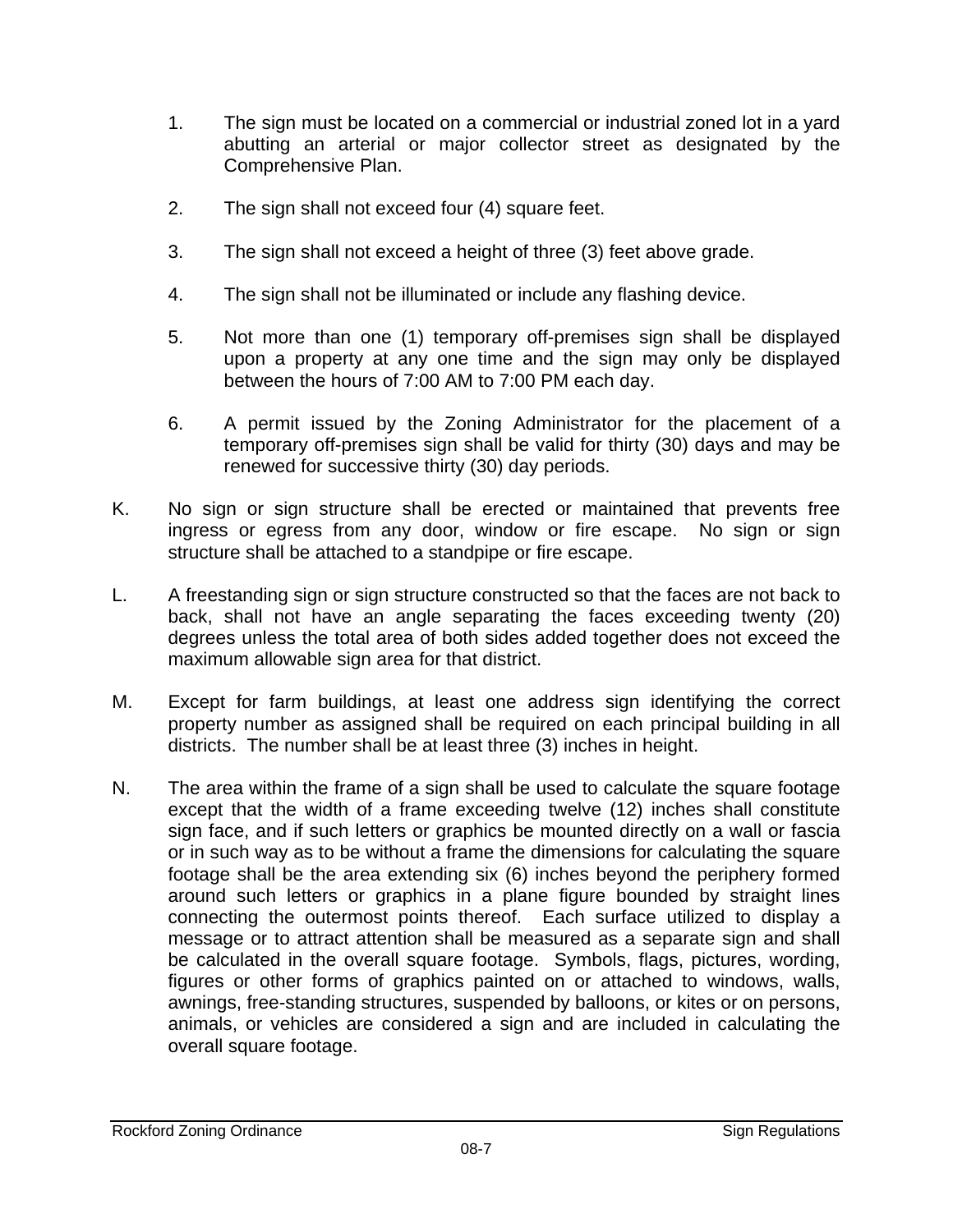- O. The top of a sign, including its superstructure, if any, shall be no higher than the roof of the building to which such sign may be attached.
- P. The area around freestanding signs shall be landscaped with plantings and maintained in such a manner to accent and enhance the sign while remaining sensitive to the natural features of the site.
- Q. Signs for motor fuel stations shall be regulated by the sign provisions for the zoning district in which the station is located, except that one (1) additional sign not to exceed thirty-two (32) square feet shall be allowed to display electronic or non-electronic text identifying current fuel prices in accordance with Minnesota State Statutes Section 239.751.
- R. Window signs shall not exceed twenty five (25) percent of the total area of the window in which they are displayed.
- S. Within the POC District and on commercial and industrial zoned properties with frontage to TH 55, changeable copy signs or electronic reader board space may be used separately or in combination on a sign shall not exceed fifty (50) percent of the allowable sign area, whichever is less. The message displayed on electronic reader board signs shall be depicted in one statement and not as scrolling, flashing or other flow of information not to change more than once every two (2) minutes.
- T. Multiple Occupancy Commercial And Industrial Buildings: When a single principal building is devoted to three (3) or more commercial or industrial uses, signs shall be allowed subject to review and approval of the Zoning Administrator based upon the following requirements:
	- 1. The maximum individual sign sizes for multiple occupancy buildings and individual businesses that may display a sign shall not exceed the maximum provisions in the same zoning district in Section 1001.08, Subd. 10 of this Chapter.
	- 2. Commercial retail, office, or mixed use multiple occupancy buildings may display a freestanding sign consistent with the applicable zoning district provisions in Section 1001.08, Subd. 10 of this Chapter.
	- 3. Individual tenants of a multiple occupancy building within a commercial or industrial zoning district shall not display separate wall, canopy, or marquee signs unless the tenant's business has an exclusive exterior entrance and subject to the following requirements:
		- a. The number of individual wall, canopy, or marquee signs shall be limited to one (1) per tenant space, except that not more than two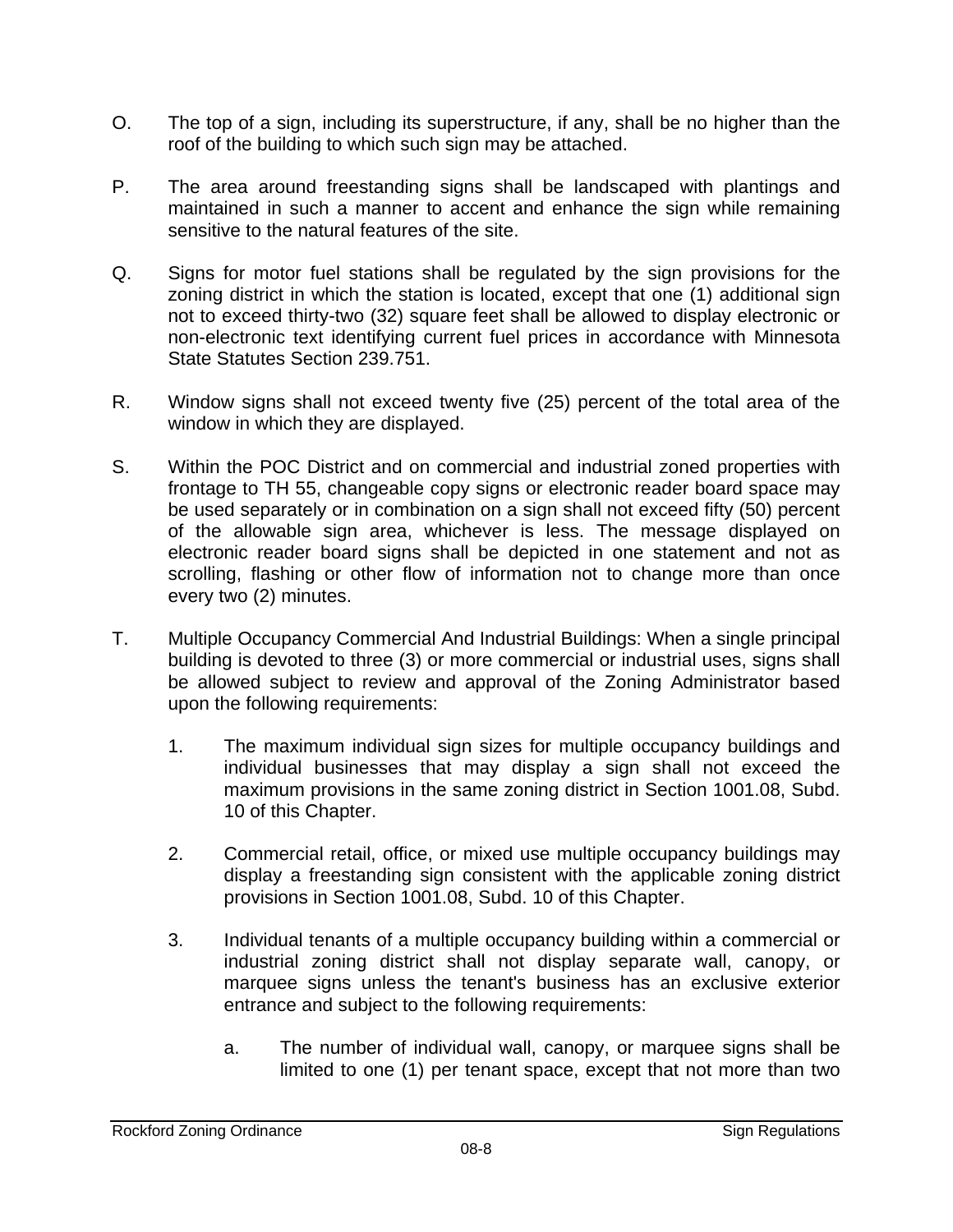(2) signs may be displayed for the tenant of a corner suite or a suite that extends through the building thus having two exterior walls.

- b. Each wall, canopy or marquee sign shall be limited to an area not to exceed sixty four (64) square feet.
- c. The sign shall be located only on the exterior wall of the tenant space to which the sign permit is issued, but are not required to face a public street.
- d. A comprehensive sign plan is submitted that includes all of the following information:
	- (1) A site plan to scale showing the location of lot lines, buildings, structures, parking areas, existing and proposed signs, and any other physical features of the area included within the proposed comprehensive sign plan.
	- (2) Elevations to scale of buildings included within the comprehensive sign plan including the location of existing or proposed wall, canopy, or marquee signs.
	- (3) To scale plans for all existing and proposed signs of any type included within the comprehensive sign plan indicating area, dimensions, height, materials, colors, and means of illumination (if any).
- f. No permit shall be issued for a new or replacement sign for an individual tenant except upon a determination by the Zoning Administrator that it is consistent with the approved comprehensive sign plan.
- <sup>33</sup>U. No sign shall be erected within the public right-of-way except for those signs for such uses and of such area, height and construction at locations as may be approved by the City Council as owner of said public right-of-way.

# **Subd. 9. Prohibited Signs.** The following signs are prohibited:

A. Any sign, signal, marking or device which purports to be or is an imitation of or resembles any official traffic control device or railroad sign or signal, or emergency vehicle signs, or which attempts to direct the movement of traffic or which hides from view or interferes with the effectiveness of any official trafficcontrol device or any railroad sign or signal.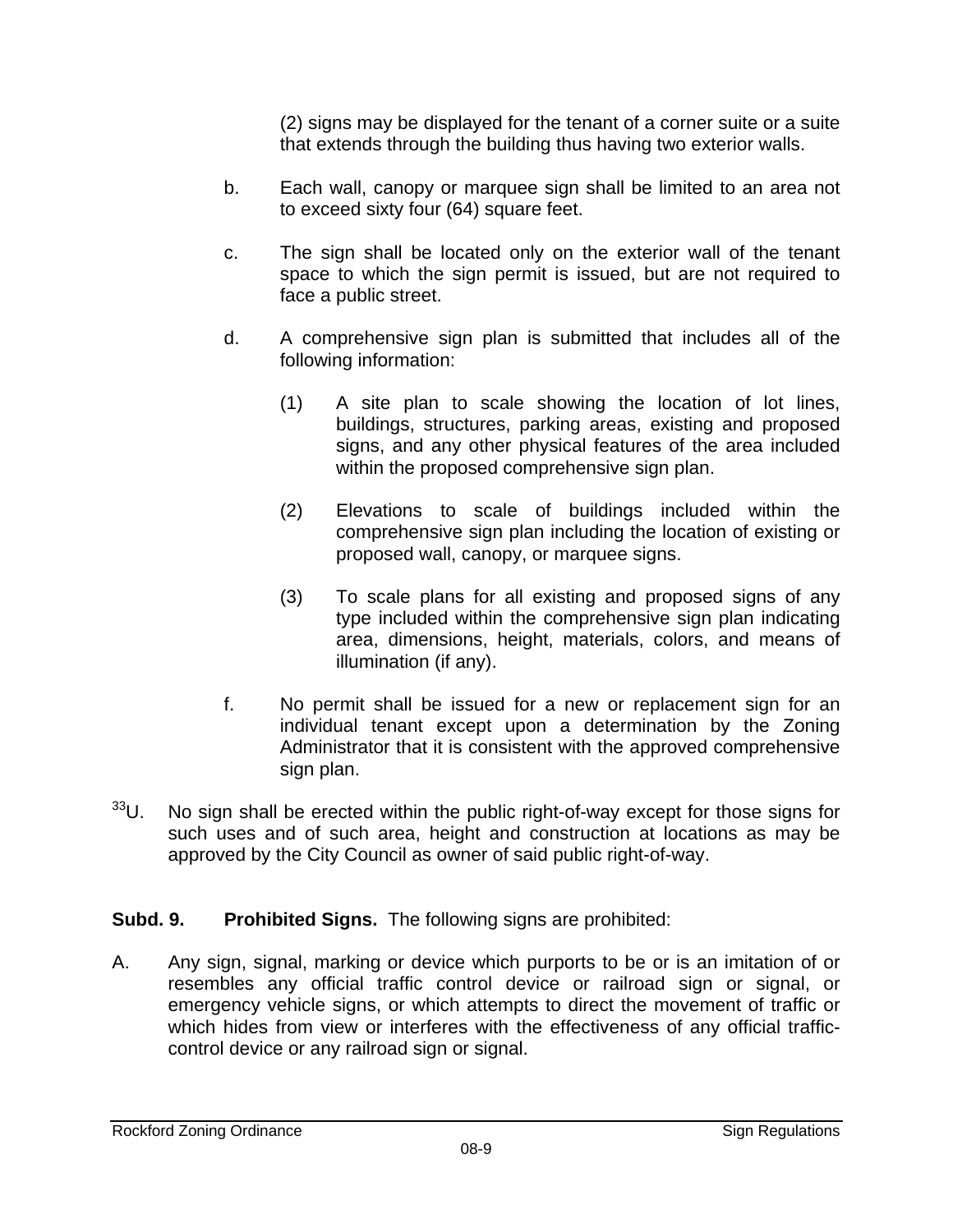- $33B$ . All signs over one hundred twenty (120) square feet in area, except within the POC District or as allowed by Section 1001.08, Subd. 8.U of this Chapter.
- C. Off-premises signs, except those allowed by Section 1001.08, Subd. 8.J, I and U of this Chapter. (Ordinance 02-12, adopted June 12, 2012)
- D. Signs painted, attached or in any other manner affixed to trees, rocks, or similar natural surfaces, or attached to public utility poles, bridges, towers, or similar public structures.
- E. Flashing signs.
- F. Electronic changeable text, except as specifically allowed by this Chapter.
- G. Rotating signs.
- H. Shimmering signs.
- I. Roof signs.
- J. Balloon signs.

**Subd. 10. District Regulations.** In addition to the signs allowed by Sections 1001.04, Subd. 4 and 1001.08. Subd 6 of this Chapter, the following signs shall be allowed within the specific Zoning Districts:

- A. Within the A-R District, the following additional regulations apply:
	- 1. One (1) sign shall be allowed provided that:
		- a. The area of the sign shall not exceed thirty two (32) square feet.
		- b. Freestanding signs shall be limited to a maximum height of eight (8) feet.
- B. Within the R-1, R-2, R-3 and R-4 Districts, the following additional regulations apply:
	- 1. One (1) sign shall be allowed provided that:
		- a. The area of the sign shall not exceed sixteen (16) square feet.
		- b. Freestanding signs shall be limited to a maximum height of eight (8) feet.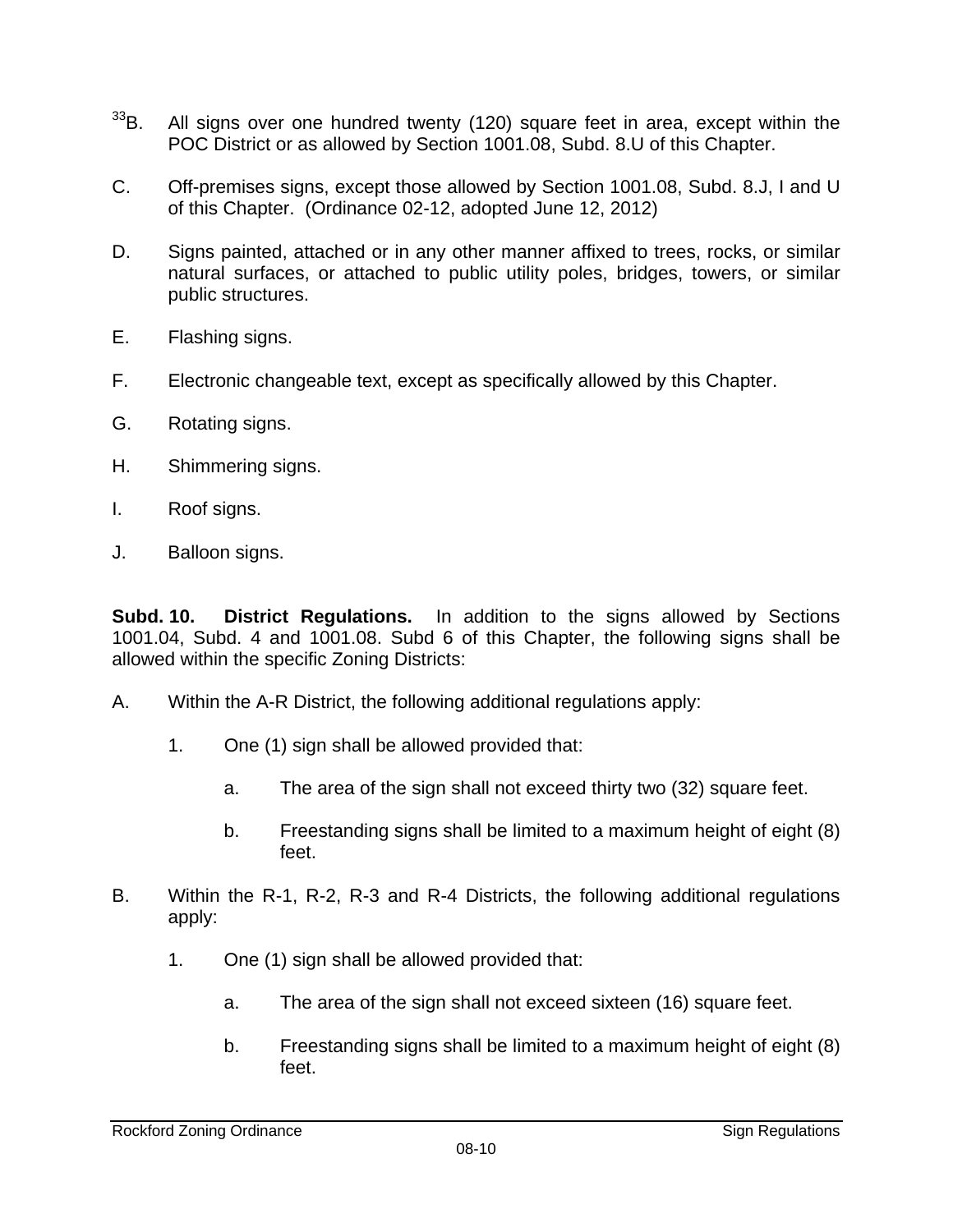- 2. In addition to the sign allowed by Section 1001.08, Subd. 10.B.1 of this Chapter, signs shall be allowed for a subdivision having not less than five (5) lots or dwelling units at its entrance from a major collector or arterial street defined by the Transportation Plan provided that:
	- a. Not more than one (1) sign shall be allowed at each entrance from a major collector or arterial street.
	- b. The area of each sign shall not exceed thirty two (32) square feet.
	- c. Freestanding signs shall be limited to a maximum height of eight (8) feet.
	- d. For sign(s) requiring regular long-term maintenance, the sign(s) shall be located on separate or common space outlots of sufficient size and area to accommodate said structure:
		- 1) An association or other form of deed restriction and ownership deemed acceptable by the Zoning Administrator and involving all the properties within the subdivision shall be required, which shall own and be responsible for the upkeep, perpetual maintenance, taxes, insurance, utilities and other costs associated with the sign(s) and the outlot upon which it is located.
		- 2) The association rules or by-laws, or similar legal document, shall specify how the aforementioned sign responsibilities will be delegated and paid for.
		- 3) Separate or common space outlots for signs shall be considered and planned for at the time of preliminary plat application and be included in the final plat. The subdivision development contract between the City and the developer shall specify the designated use of the outlot(s), its ownership and the respective responsibilities regarding the outlot.
	- f. The area around the sign shall be landscaped in such a manner to accent and enhance the sign while remaining sensitive to the natural features of the site. Detailed site and landscape plans shall be included with each sign permit application and shall be subject approval by the Zoning Administrator.
	- g. The design and construction of the sign shall be done with the highest quality materials and workmanship to keep maintenance and upkeep costs to a minimum and to minimize the potential for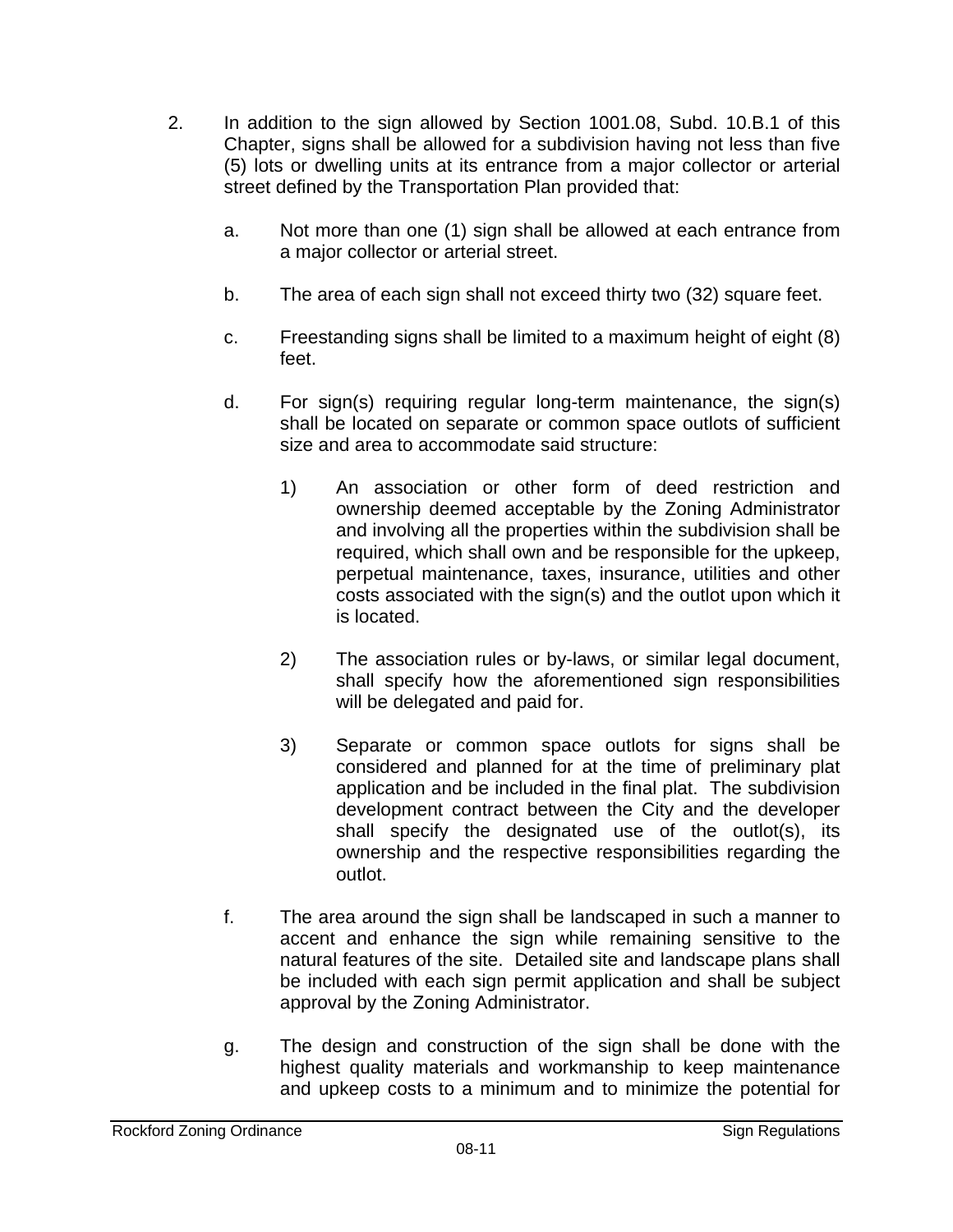vandalism. The sign is to be aesthetically pleasing when designed and constructed. The sign shall be compatible with nearby structures in the area. Detailed construction plans and a materials list shall be included with each sign permit application and shall be subject approval by the Zoning Administrator.

- 3. Additional signs shall be allowed upon approval of a final plat for a subdivision having not less than five (5) lots provided that:
	- a. One (1) sign shall be allowed per project or subdivision or one (1) sign for each frontage to a major collector or arterial street, whichever is greater.
	- b. The area of the sign shall not exceed thirty two (32) square feet.
	- c. Freestanding signs shall be limited to a maximum height of eight (8) feet.
	- d. The sign shall not be displayed for a period to exceed twenty four (24) months from the date a permit is issued for the sign or until building permits have been issued for eighty-five (85) percent of the lots or dwelling units within the subdivision, whichever is less restrictive.
- C. Within the C-O and C-1 Districts, the following additional regulations shall apply:
	- 1. The total area of all signs displayed on a lot shall not exceed ten (10) percent of the total building façade fronting not more than two (2) public streets.
	- 2. Freestanding Sign. Except for lots with frontage to TH 55, no freestanding signs shall be allowed within the C-O District. One (1) sign is allowed per lot with frontage to TH 55 within the C-O District and all lots within the C-1 District. The area of a freestanding sign may not exceed sixty-four (64) square feet each side with a maximum height of twenty (20) feet.
	- 3. Wall, Canopy, or Marquee Signs. Not more than one (1) wall, canopy, or marquee signs shall be permitted on one (1) facade fronting a public street, except in the case of a corner lot or through lot where wall signs may be installed on two (2) facades fronting a public street. The area of individual signs shall not exceed sixty four (64) square feet.
	- 4. In addition to the sign area allowances established by Section 1001.08, Subd. 10.C.1 of this Chapter, a sign shall be allowed for a subdivision having not less than three (3) lots or principal buildings at its entrance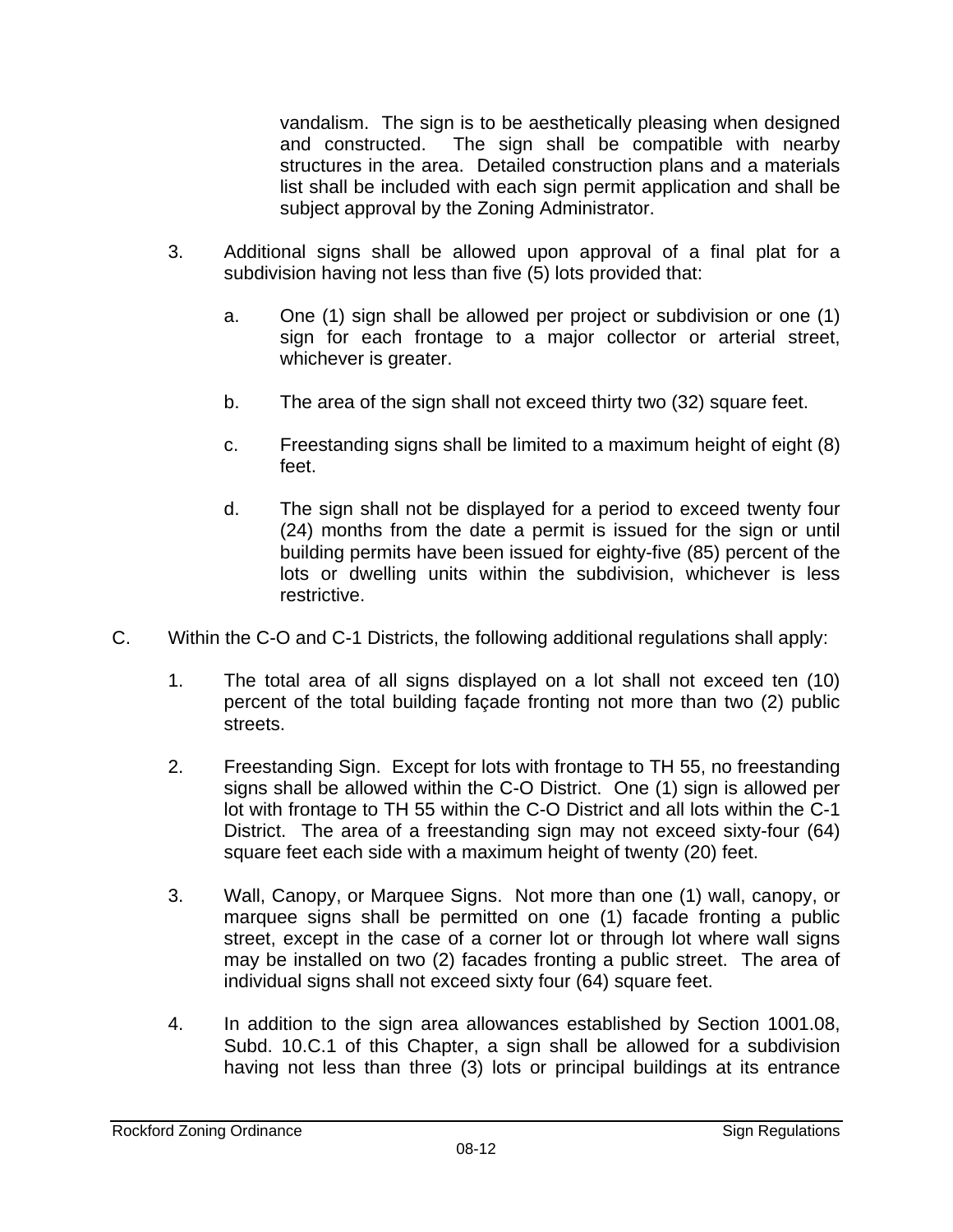from a major collector or arterial street defined by the Transportation Plan provided that:

- a. Not more than one (1) sign shall be allowed at each entrance from a major collector or arterial street.
- b. The area of each sign shall not exceed thirty two (32) square feet.
- c. Freestanding signs shall be limited to a maximum height of sixteen (16) feet.
- d. The sign(s) shall be located to accommodate said sign and related landscaping to meet all setback requirements. If the sign(s) are to be located on outlots, the outlots shall be designated on the preliminary plat and detailed plans for the area identification signs shall be submitted with the final plat.
- e. The area around the sign(s) shall be landscaped in such a manner to accent and enhance the sign while remaining sensitive to the natural features of the site. Detailed site and landscape plans shall be included with each sign permit application and shall be subject to review and approval of the Zoning Administrator.
- f. The design and construction of the sign(s) shall be done with the highest quality materials and workmanship to keep maintenance and upkeep costs to a minimum and to minimize the potential for vandalism. The signs are to be aesthetically pleasing when designed and constructed. The sign shall be compatible with nearby structures in the area. Detailed construction plans and a materials list shall be included with each sign permit application and shall be subject to the review and approval of the Zoning Administrator.
- 5. Additional signs shall be allowed upon approval of a final plat for a subdivision having not less than three (3) lots or approval of site and building plans for one (1) lot by the Zoning Administrator provided that:
	- a. One (1) sign shall be allowed per project or subdivision or one (1) sign for each frontage to a major collector or arterial street, whichever is greater.
	- b. The area of the sign shall not exceed thirty two (32) square feet.
	- c. Freestanding signs shall be limited to a maximum height of eight (8) feet.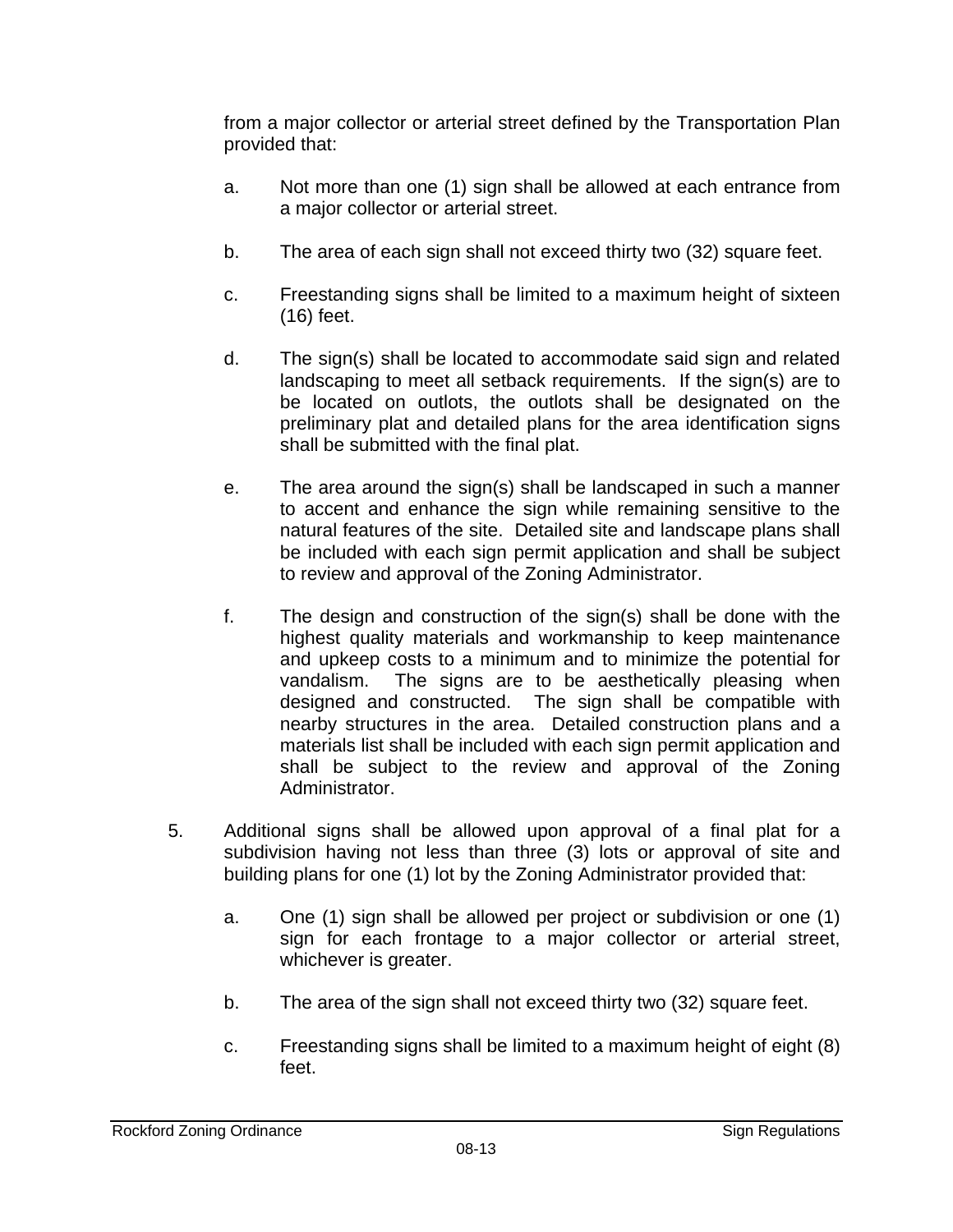- d. The sign shall not be displayed for a period to exceed twenty four months (24) months from the date a permit is issued for the sign or until occupancy permits have been issued for eighty-five (85) percent of the tenant spaces within the development, whichever is less restrictive.
- D. Within the C-2, C-3 and I-1 Districts the following additional regulations shall apply:
	- 1. The total area of all signs displayed on a lot shall not exceed fifteen (15) percent of the total building façade fronting not more than two (2) public streets.
	- 2. Freestanding Sign. One (1) sign is allowed per lot. The area of a freestanding sign may not exceed one hundred twenty (120) square feet each side with a maximum height of twenty four (24) feet.
	- 3. Wall, Canopy, or Marquee Signs. Not more than one (1) wall, canopy, or marquee signs shall be permitted on one (1) facade fronting a public street, except in the case of a corner lot or through lot where wall signs may be installed on two (2) facades fronting a public street. The area of individual signs shall not exceed one hundred (100) square feet.
	- 4. In addition to the sign area allowances established by Section 1001.08, Subd. 10.D.1 of this Chapter, a sign shall be allowed for a subdivision having not less than three (3) lots or principal buildings at its entrance from a major collector or arterial street defined by the Transportation Plan provided that:
		- a. Not more than one (1) sign shall be allowed at each entrance from a major collector or arterial street.
		- b. The area of each sign shall not exceed sixty four (64) square feet.
		- c. Freestanding signs shall be limited to a maximum height of twenty four (24) feet.
		- d. The sign(s) shall be located to accommodate said sign and related landscaping to meet all setback requirements. If the sign(s) are to be located on outlots, the outlots shall be designated on the preliminary plat and detailed plans for the area identification signs shall be submitted with the final plat.
		- e. The area around the sign shall be landscaped in such a manner to accent and enhance the sign while remaining sensitive to the natural features of the site. Detailed site and landscape plans shall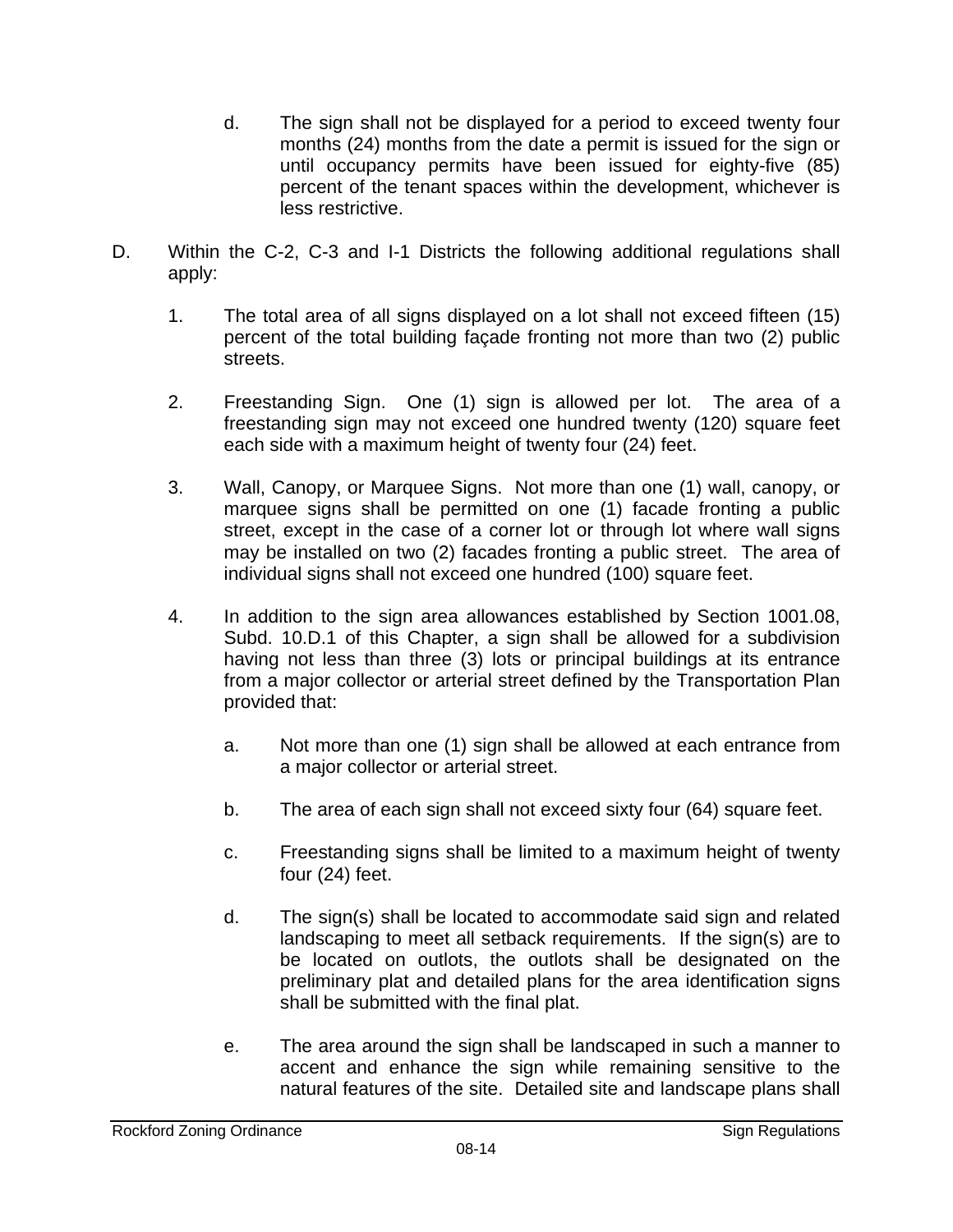be included with each sign permit application and shall be subject to review and approval of the Zoning Administrator.

- f. The design and construction of the sign shall be done with the highest quality materials and workmanship to keep maintenance and upkeep costs to a minimum and to minimize the potential for vandalism. The signs are to be aesthetically pleasing when designed and constructed. The sign shall be compatible with nearby structures in the area. Detailed construction plans and a materials list shall be included with each sign permit application and shall be subject to the review and approval of the Zoning Administrator.
- 5. Additional signs shall be allowed upon approval of a final plat for a subdivision having not less than three (3) lots or approval of site and building plans for one (1) lot by the Zoning Administrator provided that:
	- a. One (1) sign shall be allowed per project or subdivision or one (1) sign for each frontage to a major collector or arterial street, whichever is greater.
	- b. The area of the sign shall not exceed sixty four (64) square feet.
	- c. Freestanding signs shall be limited to a maximum height of eight (8) feet.
	- d. The sign shall not be displayed for a period to exceed twenty four months (24) months from the date a permit is issued for the sign or until occupancy permits have been issued for eighty-five (85) percent of the tenant spaces within the development, whichever is less restrictive.
- G. Within the POC District the following additional regulations shall apply:
	- 1. Freestanding Sign. One (1) sign is allowed per lot. The area of a freestanding sign may not exceed one hundred (100) square feet each side with a maximum height of twenty four (24) feet.
	- 2. Wall, Canopy, or Marquee Signs. Not more than one (1) wall, canopy, or marquee signs shall be permitted on one (1) facade fronting a public street, except in the case of a corner lot or through lot where wall signs may be installed on two (2) facades fronting a public street. The area of individual signs shall not be limited.
- H. In a Planned Unit Development district, signing restrictions shall be based upon the individual uses and structures contained in the complex. Signs shall be in